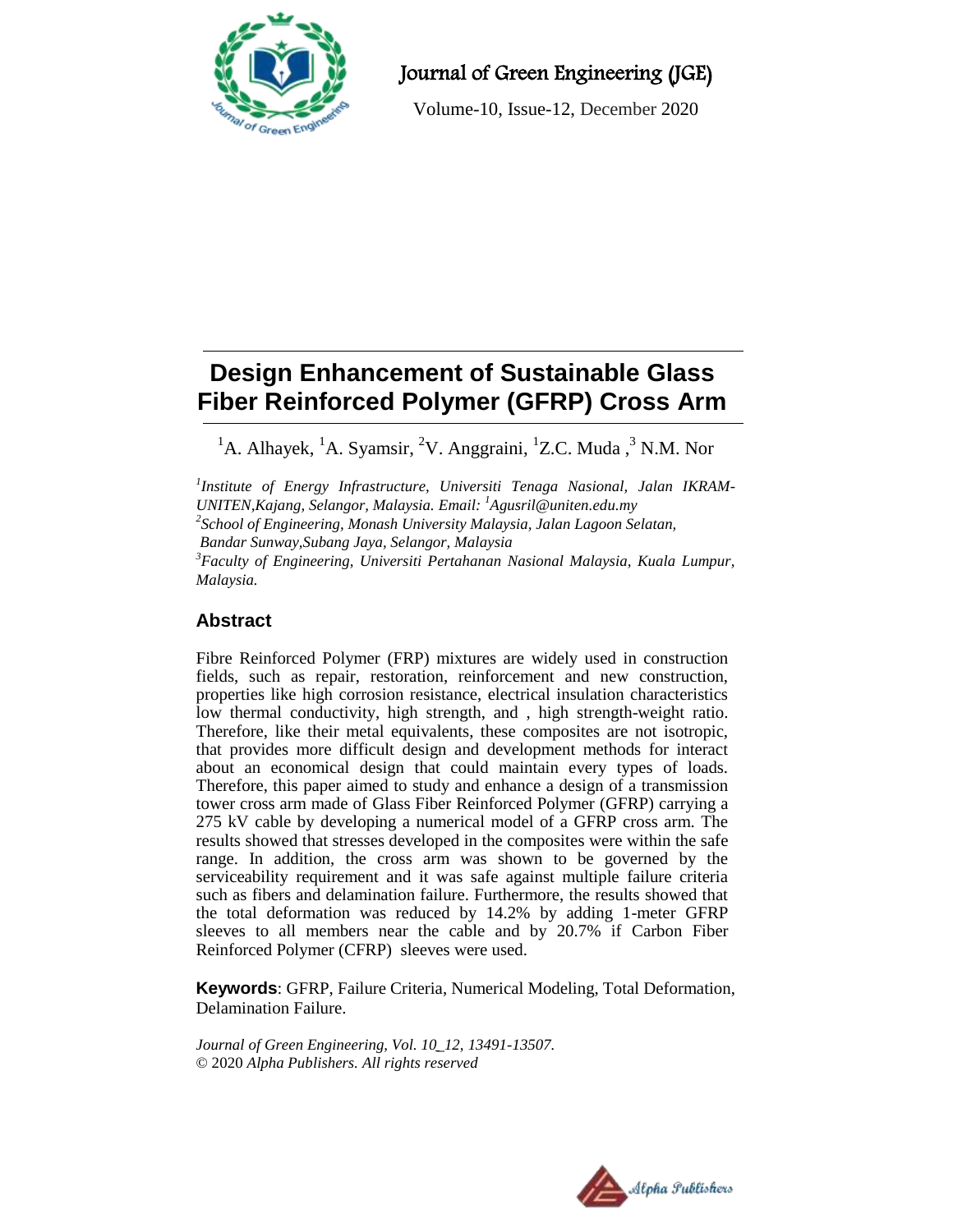#### **1 Introduction**

Transmission towers are usually built using conventional materials such as steel, wood, aluminum or concrete. However, other materials are preferred to construct cross arms such as glass fiber reinforced polymer, i.e. GFRP, especially for those which will be carrying the high voltage cables. Although wood and steel cross arms are used to be the choice for cross arms, GFRP ones on the other hand provide better properties which make them the ideal practical solution in the industry. In addition, GFRP cross arms are inert, unlike wood, and thus require less maintenance and protection in this regard which can be a very crucial and expensive problem in this kind of structures [1],[3],[4].

Although steel is one of the most, if the not the most, construction materials used around the world for its numerous characteristics, the lack of thermal and electrical insulation, high weight and corrosion susceptibility are some of the factors limiting its usage in some applications such as the high voltage transmission towers. The high corrosion resistance, high strength-toweight ratio, low thermal conductivity, high tensile strength, as well as electrical insulation features of glass fibre reinforced polymers include a fantastic solution, but this involves a lot of providing an orthotropic material which requires more difficult design and production strategies in order to produce an economical design. Based on the assumption that carbon fibre reinforced polymer (CFRP) composites have comparatively stronger strength and rigidity than GFRP, their significantly increased electrical conductivity and cost characteristics are not preferred in such implementations [2][5,6].

Glass fibers usually can be found in many forms such as cloth, roving or mat and they are made of standardized glass filament with diameters that range from 3.5 to 13 micrometers, for the reinforcing phase, combined with a thermosetting polymer which is usually epoxy or vinylester resins, for the matrix phase. Although there are many techniques for manufacturing composites sections, the most suitable one to produce high quality, high fiber volume fraction and continuous sections is known as the pultrusion technique. A variety of assumptions are made to simplify and allow solutions to mathematical models of composites, such as that the matrix and fibres act like structural applications, that the bond between the fibre and the matrix is fine, and that the fiber corresponding to the fibre has the same characteristics as the material in bulk state. On the other hand, there is a linear and nonlinear relationship between the modulus of elasticity of the composite and its constituents for E11 and E22 respectively depending on the volume fraction of those constituents. In addition, the fibers orientation has an exponential effect on the strength and the longitudinal modulus in which they increase as the fibers angle comes close to  $0^{\circ}$  [7-8].[9][14-16]

In the case of composites, the failure of a lamina or laminate requires special attention as there are many failure modes at different levels including failure at micro and macro levels. The failure at local level, i.e. fiber and matrix level, is usually referred to as "damage" and therefore the terms "damage growth" and "damage propagation" are used to describe the damage

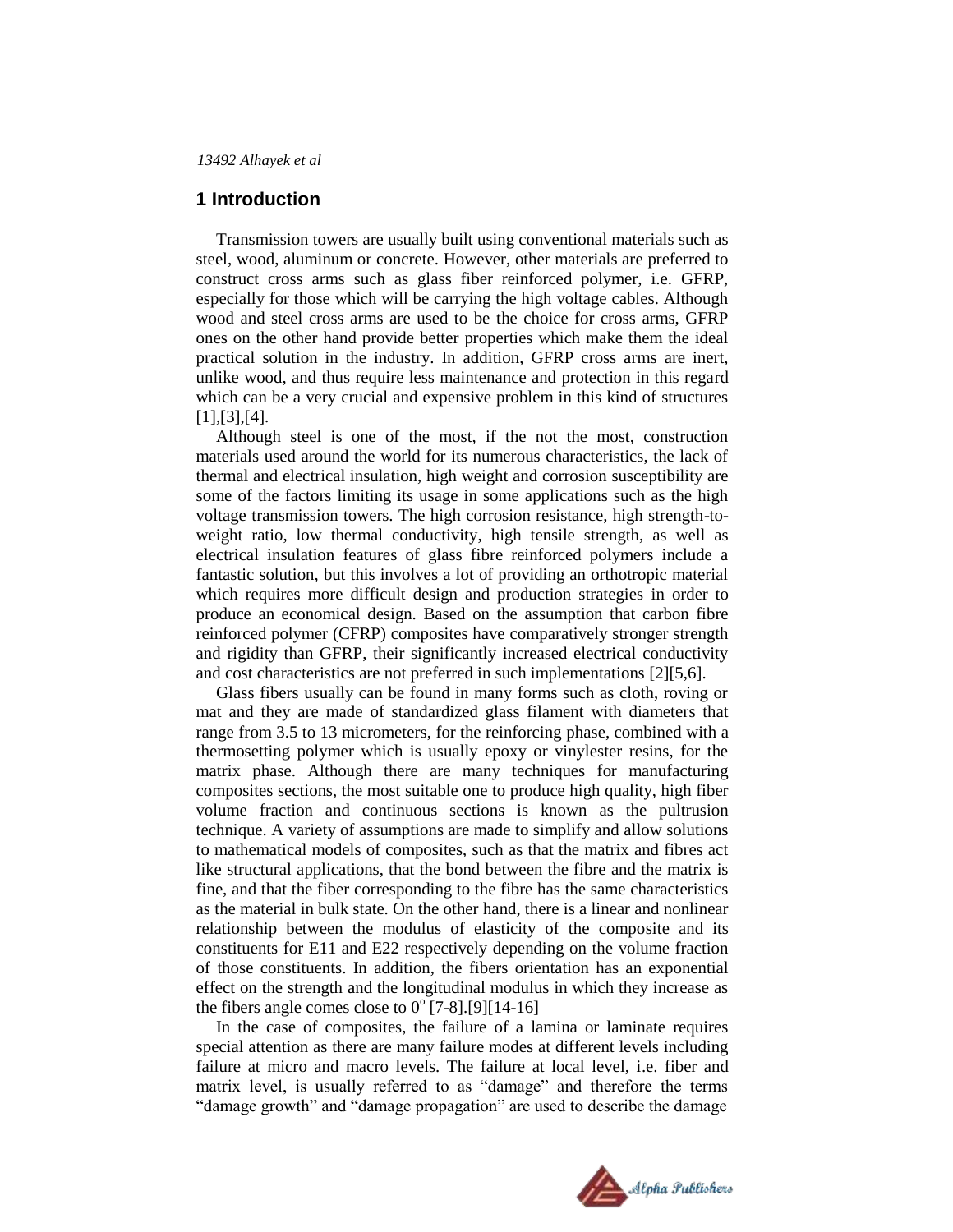accumulation. However, before a laminate fails and breaks completely, a number of local failures will occur and accumulate gradually which will eventually lead to a macro level complete failure, and therefore, the first local failure in laminates does not mean a complete failure. Micro-level failure occurs at the fiber or matrix level, or both in what is coupled fiber-matrix level but since fibers are responsible for carrying loads, failures at fiber level are considered the most catastrophic mode of failure in laminates [10-13].

## **2 Methodology**

As Figure 1 shows, the numerical simulation of this paper consists of 4 key phases, beginning with the development of the 3D model in the SOLIDWORKS software. In the finite element investigation programme ANSYS, the remaining steps were then performed, such defining the numerical ideal, running the simulation and optimising the design. While for the material belongings, they were engaged from Wagner's Composite Fibre Technologies (WCFT), Australia.



**Figure 1**: Methodology Overview

#### *2.1 Creating the 3D Geometrical Model*

In the SOLIDWORKS programme, including all participants and contacts, the cross arm 3D model was created. In order to permit ply build up advanced in the finite element analysis programme, the chief and tie members were modelled as surface objects, i.e. without thickness. With a square cross section containing a diameter of 127 mm, the principal members had a total length of 4832 mm. They had a length of 4747 mm and a rectangular cross section with proportions of 102 mm and 76 mm with respect to the tie members. They were independently developed as strong components for attachment components and used to bind the members composed and offer a support and loading area. At last, in the

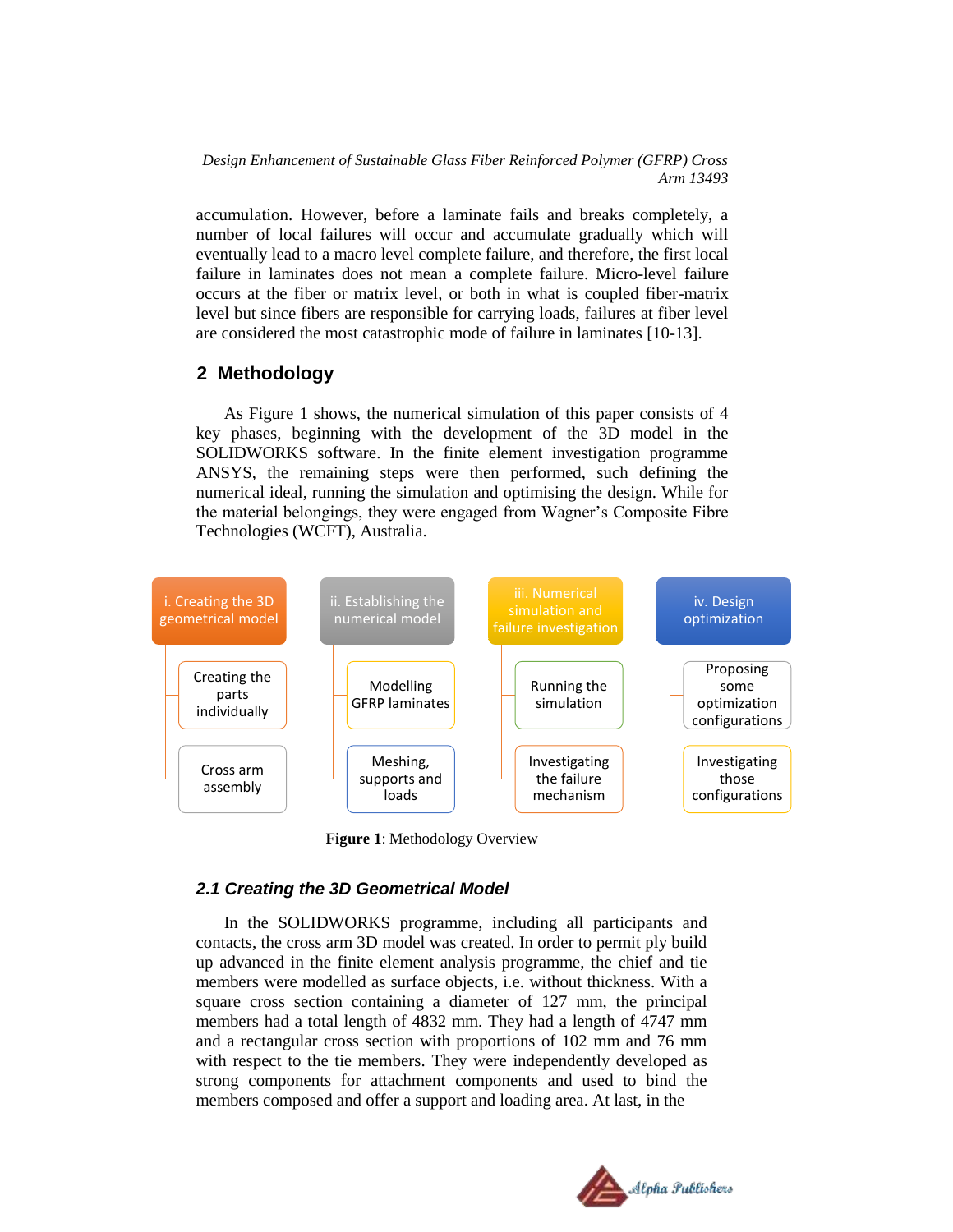same programme, all components were integrated to form a full model as well. The accomplished cross arm 3D model is shown in Figure 2.



**Figure 2:** Cross arm 3D model

## *2.2 The Finite Element Numerical Model*

In order to achieve optimum linear analysis, the formed 3D cross arm sections of SOLIDWORKS were moved to the ANSYS software to construct the three-dimensional finite element process. This includes laminate modelling (GFRP) with fibre instructions, the determination of the material properties, supports, meshing, and loads acting on the cross arm. The materials were occupied from, as mentioned earlier, Wagner's Composite Fibre Technologies (WCFT), Australia. A new medium of glass unidirectional fibre was shaped and all orthotropic forms, such as orthotropic strain limits, orthotropic elasticity, and orthotropic stress limits were keyed in. As for the carbon fibre reinforced polymer, the ANSYS database content UD CFRP 230GPa Prepreg was used. Table 1 illustrates all the GFRP, CFRP and Vinylester material belongings that were used in this simulation.

Following the determination of the properties of all components, the 3D geometrical method of the composite members was obtained. It was then meshed with a mesh scale of 20 mm, which was evaluated and established to create a compromise among the computational time accuracy and efficiency. Quadrilateral elements were recycled and the aspect ratio checked as much as possible, and almost all elements were found to have a ratio of 1 or quite close to that ratio. The plies were then produced and stacked on the basis of the configuration and fibre direction required through the desired fabric thickness. As Muttashar et al.[5] stated, the typical configuration was set in which they used the same hollow sections that were modelled in this paper from Wagner's Composite Fibre Technologies (WCFT), Australia. The stack up contained of 9 plies of GFRP with a thickness of 0.7 mm per ply with a

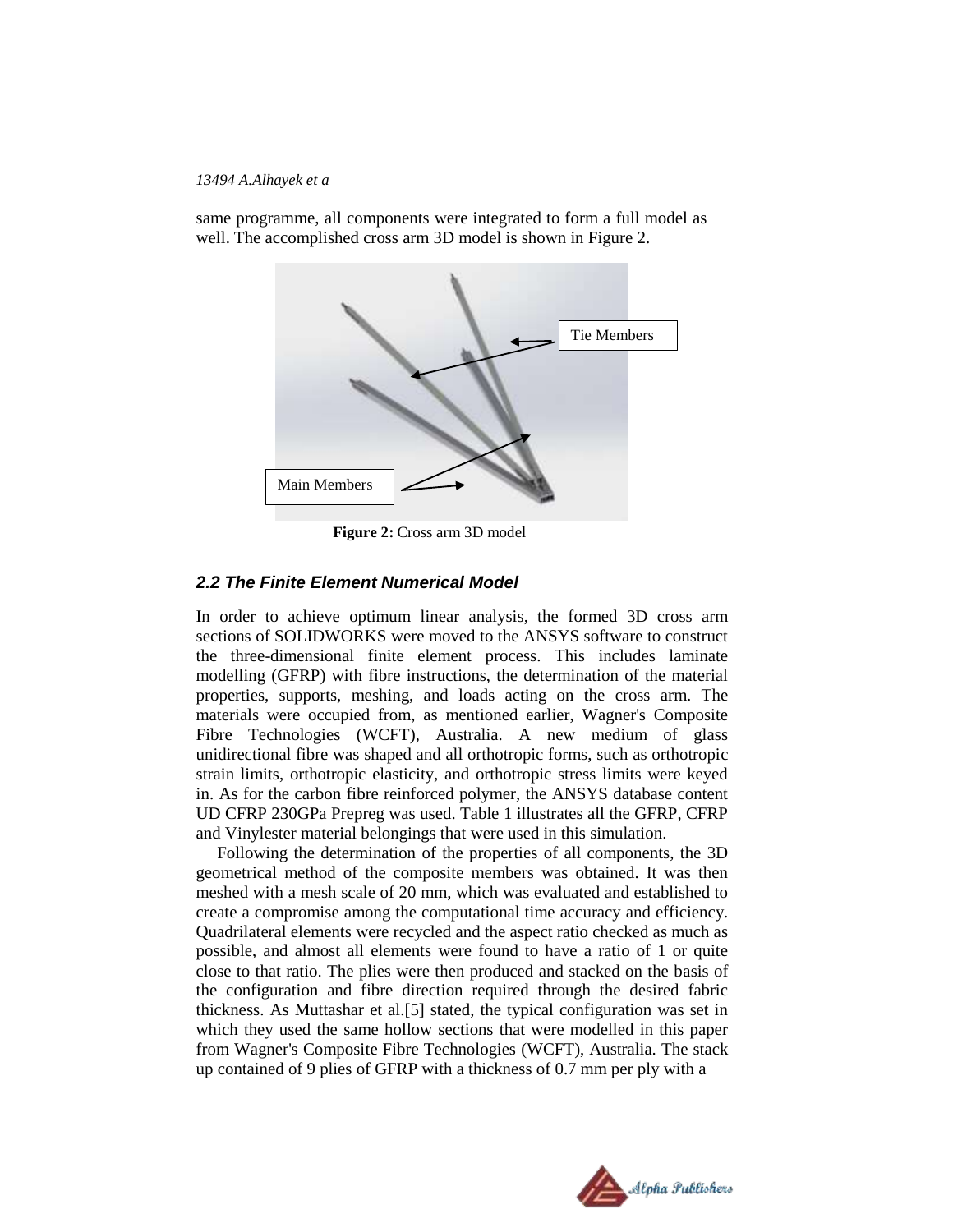total thickness of 6.3 mm, and fiber directions ( $0^{\circ}$  /+45 $^{\circ}$  /0 $^{\circ}$  /-45 $^{\circ}$  /0 $^{\circ}$  /-45 $^{\circ}$  /0 $^{\circ}$  $/(+45^\circ)$  (0°) in which 0o direction signifies the member's longitudinal direction.

The avoidance structural steel was picked from ANSYS' existing engineering data library for the connection pieces. A finer mesh of 10 mm was developed for the mesh, meanwhile these components are critical for the loads and the boundary conditions being borne. Then, all the boundary conditions and loads were applied in order to perform the necessary analysis. If no sliding or separating is permitted between the faces or sides, the touch surfaces of both pieces have been taken as 'Bonded' and a linear solution is possible. In order to provide a new natural pinned support, a cylindrical support was used for every end connections in which the tangential component was left free to facilitate rotation, while the radial and axial components were set to stop any motion around all axes.

As shown in Table 2, there are two load cases which have been added to the cross arm. As a bearing load, the vertical portion was simulated, while the longitudinal and transverse loads were imitation as normal forces, as seen in Fig. 3. In addition, the normal Earth gravity acceleration of 9.81 m/s2 was introduced to provide the cross arm's self-weight. All other settings were left to be managed by default or software.

After acquiring the analysis results, some proposed modifications or designs were modelled and simulated to test their reliability and adequacy. In an attempt to meet the serviceability requirements, the concept of sleeves was introduced and investigated by trying different locations to minimize the deflection as shown in Figure 4 for main members and Figure 5 for tie members The plies stackup used for sleeves was the typical one used in the members, and thus, the number of plies was 18 and the total thickness 12.6 mm at the sleeve area. Table 3 shows the different optimization configurations investigated and their respective lengths and materials.

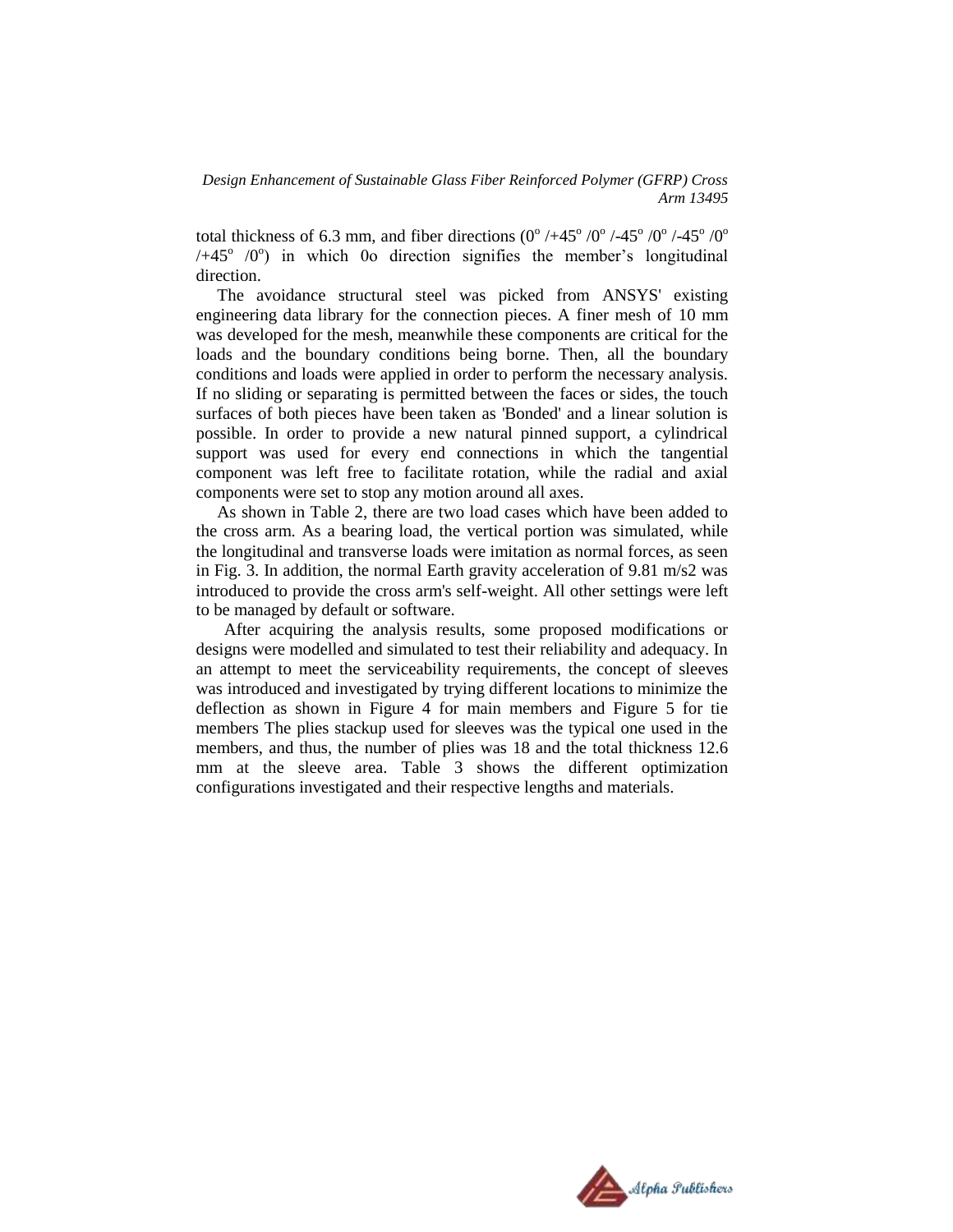| Property               |                                              | <b>GFRP</b>    | <b>CFRP</b> | Vinylester<br>(isotropic) | Unit       |
|------------------------|----------------------------------------------|----------------|-------------|---------------------------|------------|
|                        |                                              | Value          |             |                           |            |
|                        | Density                                      | 2050           | 1490        | 1070                      | $Kg/m^3$   |
|                        | Young's Modulus X direction                  | 36.3           | 121         | $\overline{4}$            | GPa        |
|                        | Poisson's Ratio XY & XZ                      | 0.28           | 0.27        | 0.33                      |            |
|                        | Shear Modulus XY & XZ                        | $\overline{4}$ | 4.7         | 1.504                     | GPa        |
|                        | Tensile Stress Limit X direction             | 596            | 2231        | 90                        | MPa        |
| Longitudinal Direction | Compression Stress Limit X direction         | 550            | 1082        |                           | MPa        |
|                        | Shear Stress Limit XY & XZ                   | 86             | 60          |                           | MPa        |
|                        | Tensile Strain Limit X direction             | 0.01603        | 0.0167      |                           |            |
|                        | Compression Strain Limit X direction         | 0.01145        | 0.0108      |                           |            |
|                        | Shear Strain Limit XY & XZ                   | 0.0196         | 0.012       |                           |            |
|                        | Young's Modulus Y & Z directions             | 10.8           | 8.6         |                           | GPa        |
|                        | Poisson's Ratio YZ                           | 0.09           | 0.4         |                           |            |
|                        | Shear Modulus YZ                             | 3              | 3.1         |                           | GPa        |
|                        | Tensile Stress Limit Y & Z directions        | 55             | 29          |                           | MPa        |
| Transverse Direction   | Compression Stress Limit Y & Z<br>directions | 120            | 100         |                           | <b>MPa</b> |
|                        | <b>Shear Stress Limit YZ</b>                 | 44             | 32          |                           | <b>MPa</b> |
|                        | Tensile Strain Limit Y & Z directions        | 0.0051         | 0.0032      |                           |            |
|                        | Compression Strain Limit Y & Z<br>directions | 0.0103         | 0.0192      |                           |            |
|                        | Shear Strain Limit YZ                        | 0.015          | 0.011       |                           |            |

# **Table 1:** GFRP orthotropic material properties [6,14,15]

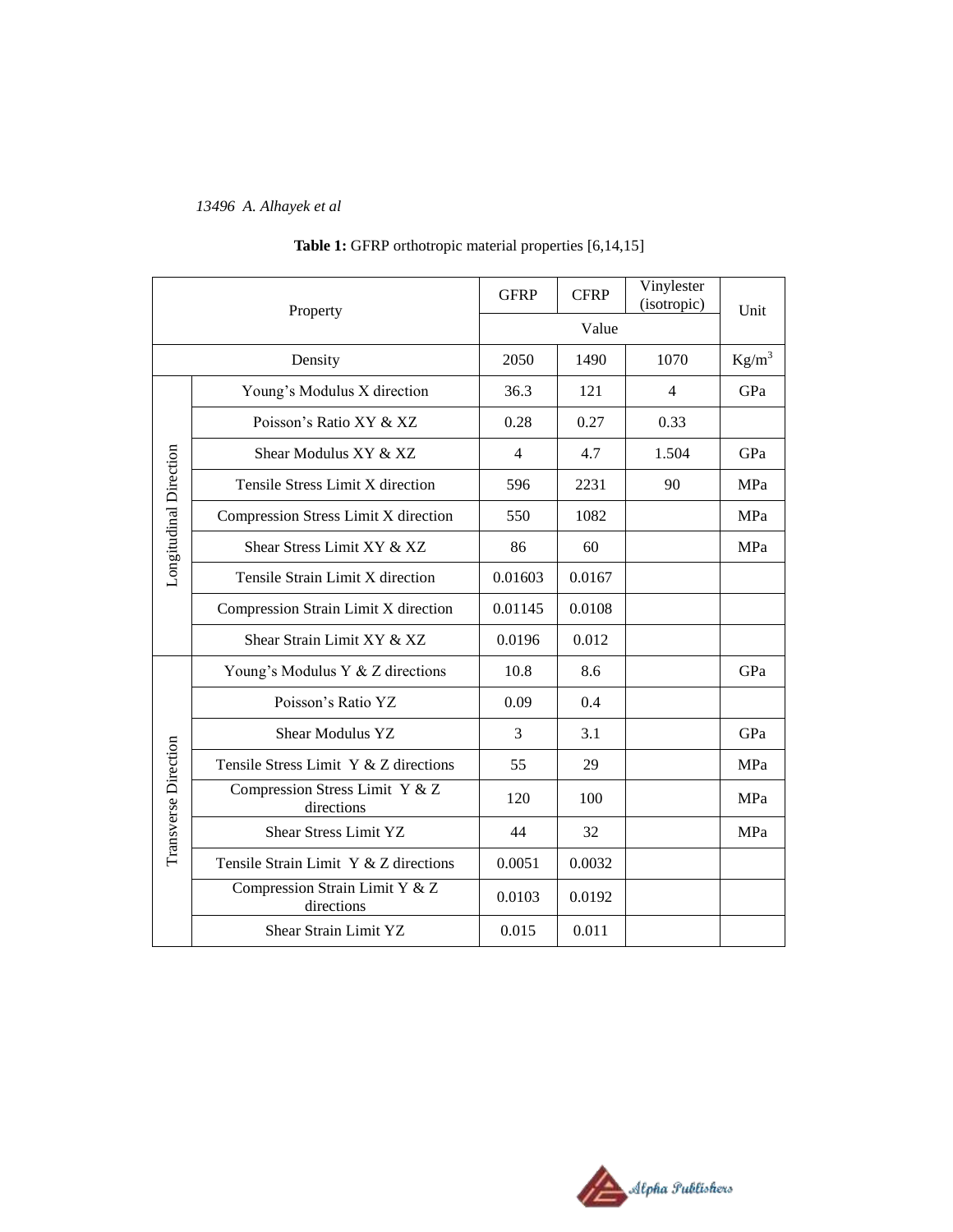| Load Case                     |                | Transverse (N) | Longitudinal (N) | Vertical (N) |
|-------------------------------|----------------|----------------|------------------|--------------|
| Ultimate                      | 1. Normal      | 23436          | 42496            | 0            |
| Limit State                   | 2. Broken wire | 10834          | 20545            | 32224        |
| Serviceability<br>Limit State | 1. Normal      | 11718          | 21248            | $\theta$     |

 **Table 2:** Load Cases



**Figure 3:** Load components orientations

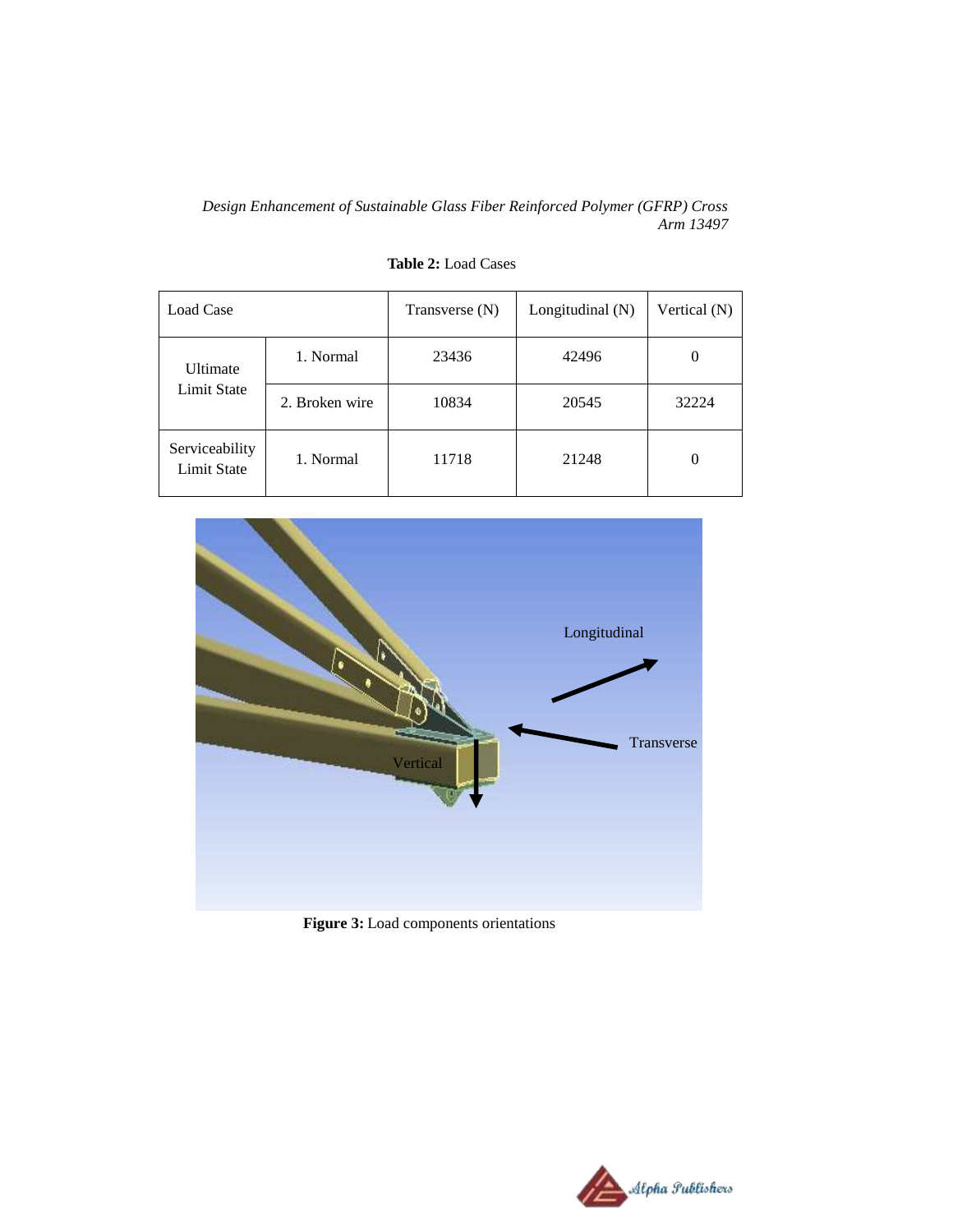| Sleeves<br>Location | Sleeve<br>Length<br>(mm) | Sleeved<br><b>Members</b> | <b>Case Notation</b> | Members<br>Material | Sleeve<br>Material |
|---------------------|--------------------------|---------------------------|----------------------|---------------------|--------------------|
| No Sleeves          |                          |                           | $No-S$               | <b>GFRP</b>         |                    |
| <b>Tower Side</b>   | 1000                     | Main<br>Members           | $T-S$                | <b>GFRP</b>         | <b>GFRP</b>        |
| Middle Span         | 1000                     | Main<br>Members           | $M-S$                | <b>GFRP</b>         | <b>GFRP</b>        |
| Cable Side          | 1000                     | Main<br>Members           | $C-S$                | <b>GFRP</b>         | <b>GFRP</b>        |
| Cable Side          | 1500                     | Main<br>Members           | $C-S2$               | <b>GFRP</b>         | <b>GFRP</b>        |
| Cable Side          | 1000                     | All Members               | $CA-S$               | <b>GFRP</b>         | <b>GFRP</b>        |
| Cable Side          | 1000                     | Main<br>Members           | C-S-CFRP             | <b>GFRP</b>         | <b>CFRP</b>        |
| Cable Side          | 1000                     | All Members               | <b>CA-S-CFRP</b>     | <b>GFRP</b>         | <b>CFRP</b>        |

#### **Table 3:** Load Cases



Figure 4: Sleeve locations in the main members (mm)

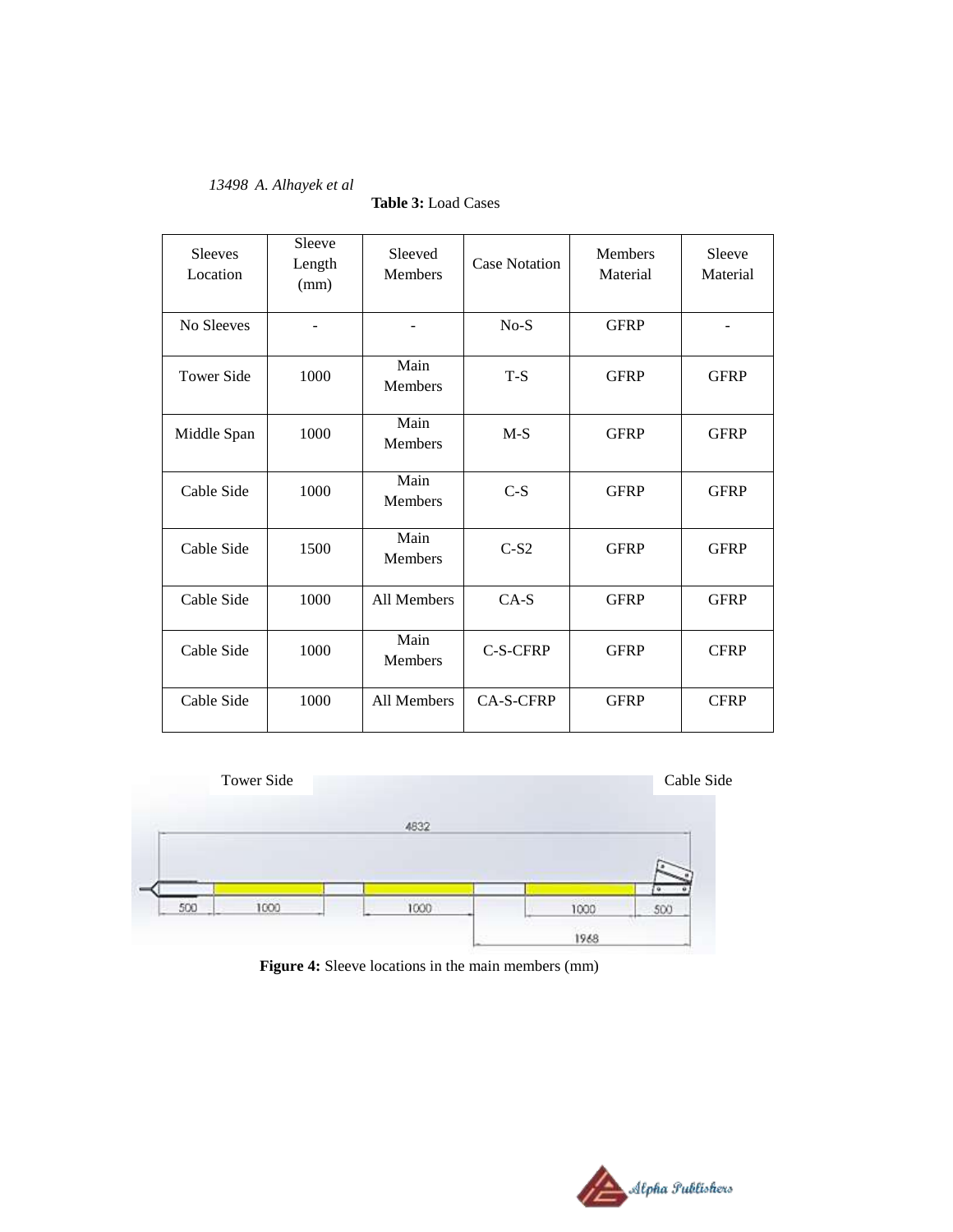

**Figure 5:** Sleeve location in the tie members (mm)

# **3 Results and Discussion**

## *3.1 Numerical Verification*

The confirmation approach was performed on the outcomes of the Muttashar et al.[5] paper, meanwhile their experiments were based on GFRP cells from the same source, Wagner's Composite Fibre Technologies (WCFT), Australia. The same material features and orientations of fibres were also valid and modelled. For verification, a single empty cell case with the descriptions as seen in Table 4 and Figure 6 was selected.

| <b>Table 4.</b> Description of the GFRP verified beam [4] |
|-----------------------------------------------------------|
|-----------------------------------------------------------|

| Specimen | $L_t$ (mm) | $a$ (mm) | $L$ (mm) |
|----------|------------|----------|----------|
| $1C-H-0$ | 2000       | 525      | 1350     |

In ANSYS, a single hollow member was modelled and simulated, related to the members used in this project. The experimental deformation from Muttashar et al. research was found to be 18.8 mm, while the replicated one caused in 18.75 mm with a 0.26 percent difference as seen in Figure 7.

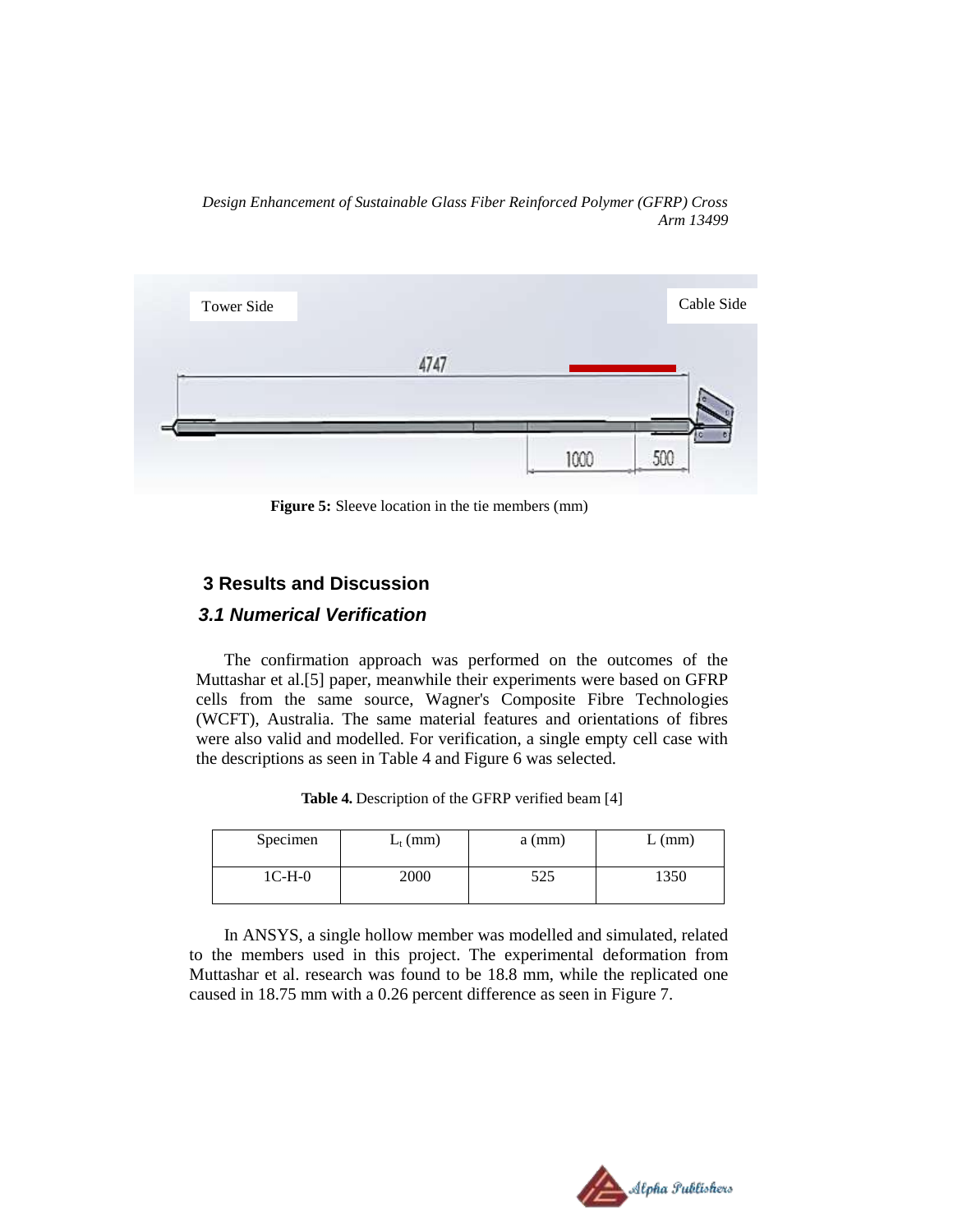

**Figure 6:** Flexural test setup based on Muttashar et al. [4]



 **Figure 7:** Deformation result of the verified member

#### *3.2 Optimization Results*

The concept of using sleeves at certain locations was applied in order to increase the stiffness of the members to compensate for the low elasticity modulus in GFRP. Figure 8 shows the maximum deflection achieved for every sleeve location in SLS load case. As illustrated in Table 5, adding sleeves near the tower, i.e. T-S case, did not seem to have the desirable effect on the deformation for the SLS load case as the reduction was around 2.1% with a similar outcome for the M-S case at almost 4.5% as illustrated in Figure 9. However, transferring the sleeves near the cable showed a noticeable reduction percentage at around 10% for the C-S case and 14.23% for the CA-S case and these reductions went higher when CFRP sleeves were used to become 13.88% and 20.67% for C-S-CFRP and CA-S-CFRP respectively. As seen in Figure 10, the maximum stresses created in the composite members for different sleeve locations ranged in between 90-105 MPa for ULS normal load case and 105-115 MPa for ULS broken wire load case. Figure 11 demonstrates the deflection reduction achieved in all sleeve

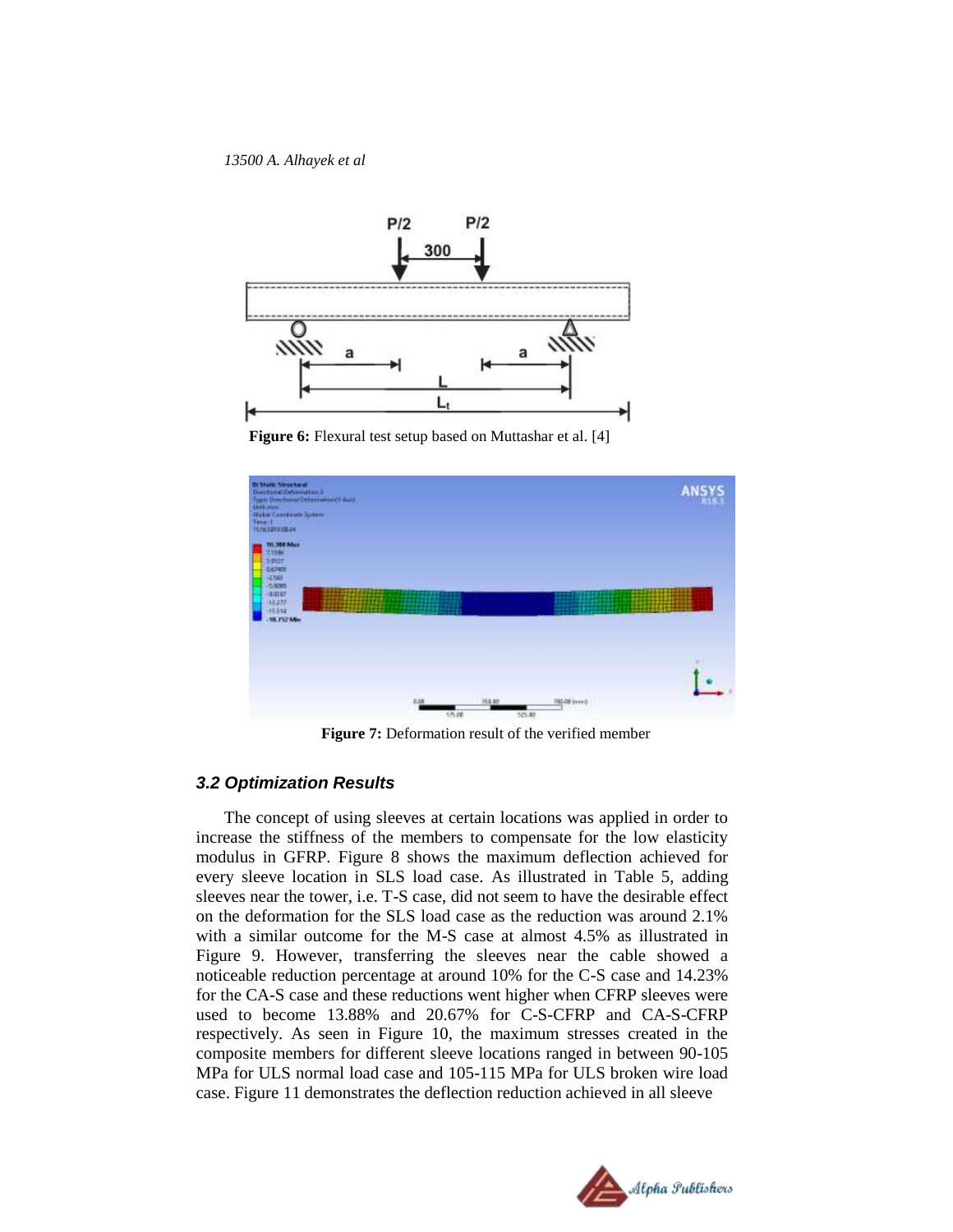locations under the different load cases while Figure 12 shows the stress distribution for the case CA-S-CFRP.

| <b>Case Notation</b> | <b>Total Deformation</b><br><b>Sleeves</b><br>Location<br>(mm) |       | Reduction % |
|----------------------|----------------------------------------------------------------|-------|-------------|
| $No-S$               | No sleeves                                                     | 34.04 | 0.00        |
| $T-S$                | Near Tower                                                     | 33.33 | 2.10        |
| $M-S$                | Middle Span                                                    | 32.51 | 4.49        |
| $C-S$                | Near Cable                                                     | 30.62 | 10.04       |
| $C-S2$               | Near Cable                                                     | 29.16 | 14.33       |
| $CA-S$               | Near Cable<br>(All members)                                    | 29.20 | 14.23       |
| C-S-CFRP             | Near Cable                                                     | 29.32 | 13.88       |
| <b>CA-S-CFRP</b>     | Near Cable<br>(All members)                                    | 27.00 | 20.67       |

 **Table 5** Total deformation for SLS load case for different sleeves locations



**Figure 8:** Maximum deflection in composite members for different sleeve locations (SLS load case).

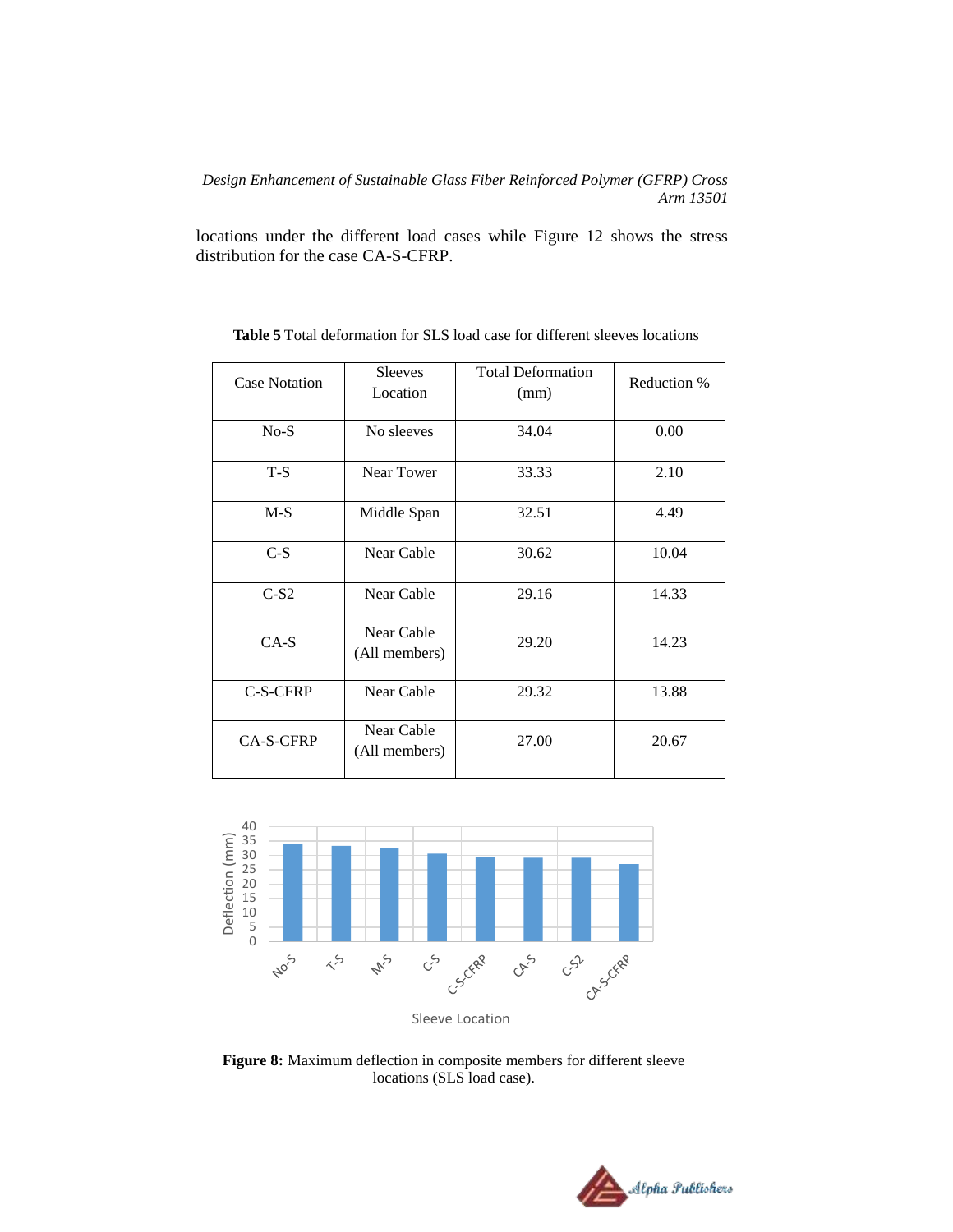*13502 A. Alhayek et al*



**Figure 9:** Deflection reduction percentage for different sleeve locations (SLS load case).



**Figure 10:** Maximum stress in composite members for different sleeve positions.

On the other hand, using 3 m of total sleeves lengths in C-S2 case resulted in 14.33% reduction in total deformation which is almost equal to CA-S case where 4 m of total sleeves lengths were used. This can be an appealing solution from an economic stand point as it shows 25% less length with the same deflection effect.

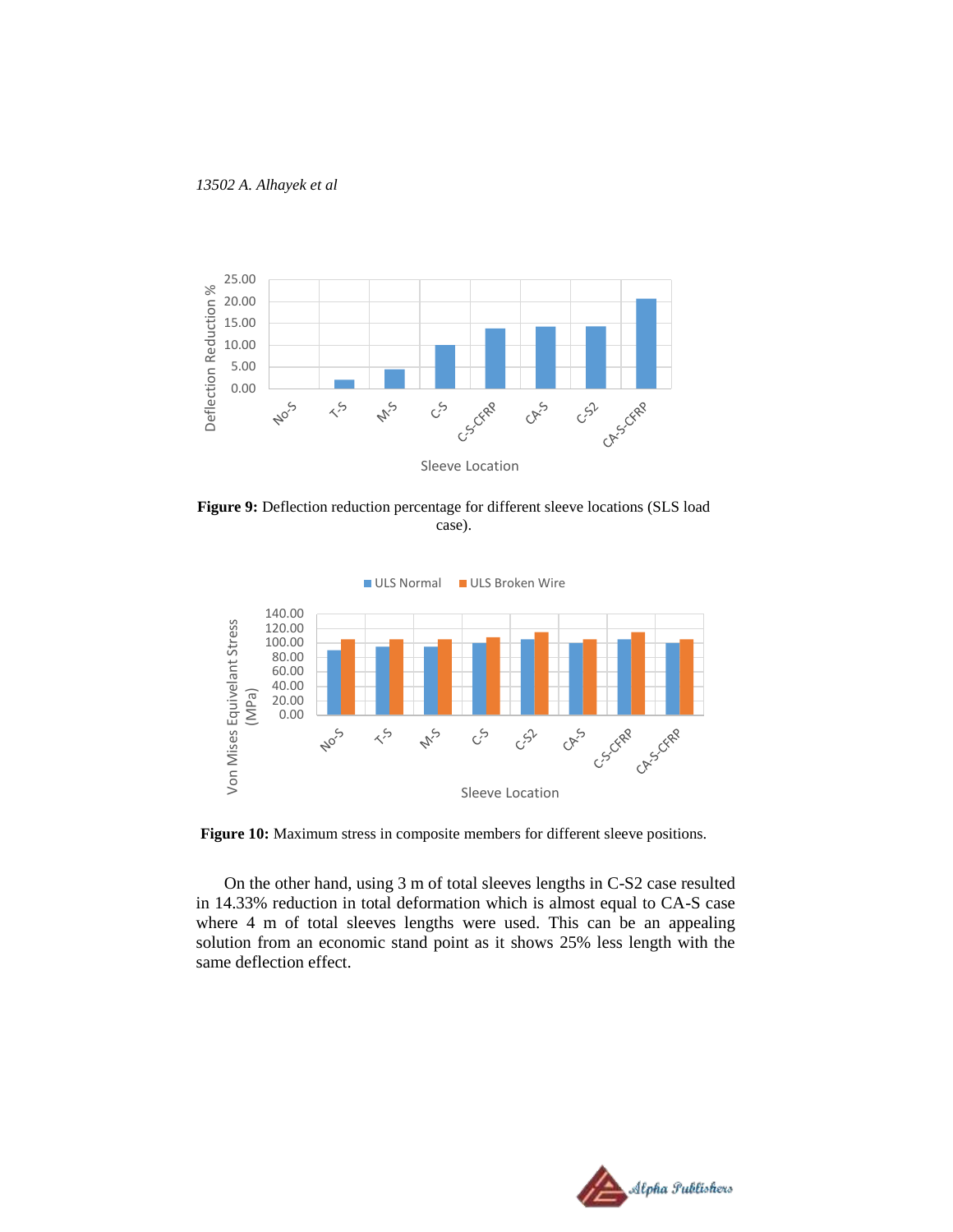*Design Enhancement of Sustainable Glass Fiber Reinforced Polymer (GFRP) Cross Arm 13503*



**Figure 11:** Deflection reduction percentage for different sleeve locations.



**Figure 12:** Stress distribution for CA-S-CFRP a) ULS normal case. b) ULS broken wire case.

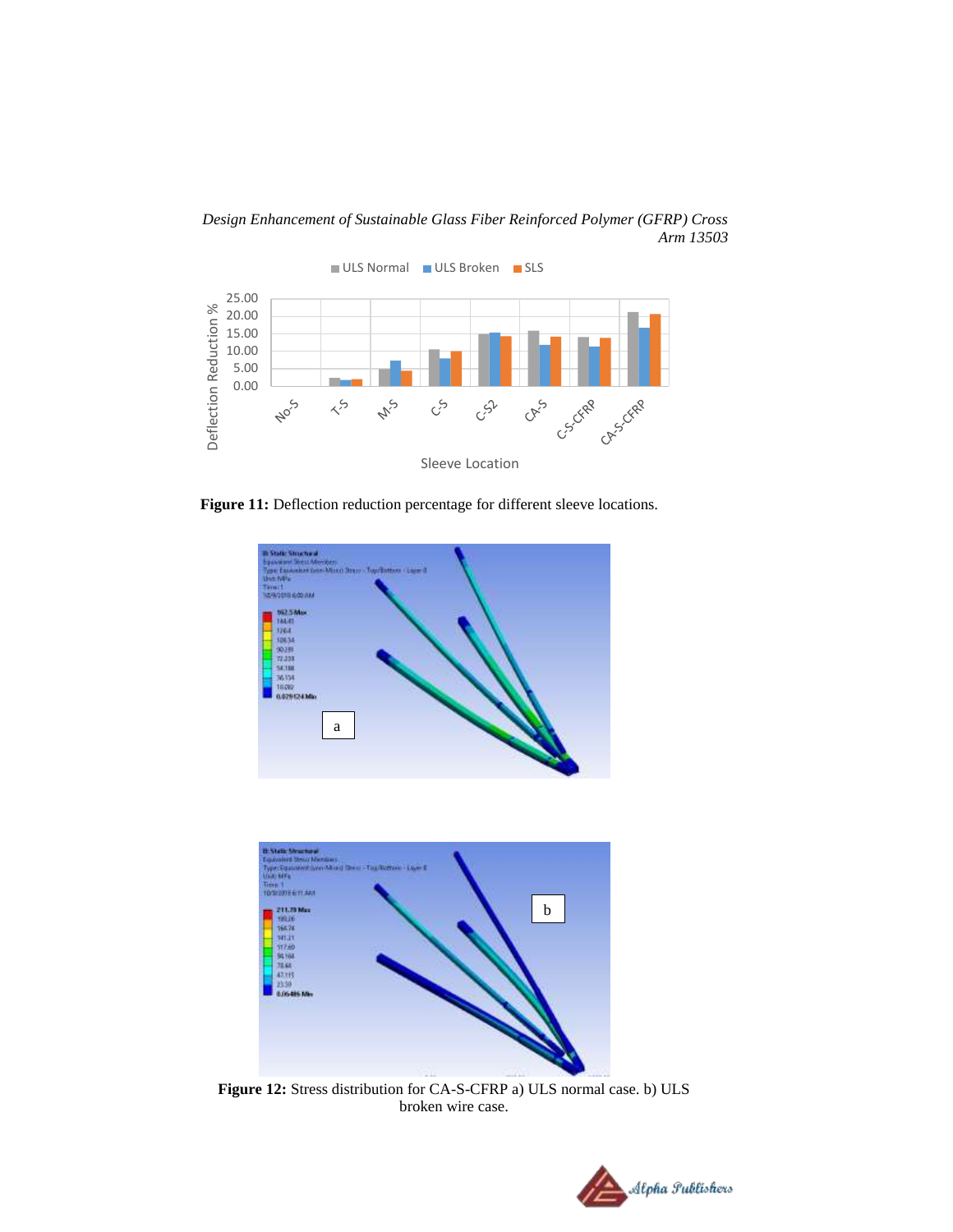# **4 Conclusion**

This paper investigated a glass fiber reinforced composite cross arm and to tried to propose some enhanced designs. To achieve that, a 3D model of the cross arm was created in SOLIDWORKS software and then transferred to ANSYS finite element analysis program to develop the numerical model and perform the required analysis. Finally, six enhancement configurations were introduced and analyzed. The conclusions taken from the results of this research were as follow:

- i. In all load situations, the cross arm was considered to be protected towards the faults of fibre, matrix, out-of-plane shear, in-plane shear, as well as delamination, that meets the specifications of the performance point, but managed to retain a deflection of 34 mm on the structural system.
- ii. A serviceability requirement of maximum deflection less than L/400 was found to be very difficult to achieve and was barely met by using a full CFRP cross arm members. Despite that, the results showed that the total deformation was reduced by 14.2% by adding 1-meter GFRP sleeves to all members near the cable and by 20.7% if CFRP sleeves were used.
- iii. The verification result matched the experimental one with a 0.26% difference which found to be very accurate.

### **Acknowledgments**

The authors express their gratitude to Universiti Tenaga Nasional (UNITEN), Malaysia for supporting this research under UNIIG 2018, through Project No: J510050801and BOLD 2025. Special thanks to those who are contributed to this project directly or indirectly.

### **REFERENCES**

- [1]A. U. Al-saadi, T. Aravinthan, and W. Lokuge. "Structural applications of fibre reinforced polymer (FRP) composite tubes: A review of columns members", Compos. Struct., Vol. 204, pp. 513–524, 2018.
- [2]A. Caratelli, A. Meda, Z. Rinaldi, S. Spagnuolo, and G. Maddaluno. "Optimization of GFRP reinforcement in precast segments for metro tunnel lining", Compos. Struct., Vol. 181, pp. 336–346, 2017.
- [3] Viyat Varun Upadhyay,"Fabrication and Property Evaluation of Banana Fiber Polymer Composite Based on Epoxy", Journal of Green Engineering,Vol.10,no.11,pp.10309 - 10320,2020.
- [4]A. Nadhirah. "Properties of Fiberglass Crossarm in Transmission Tower - A Review", Int. J. Appl. Eng. Res., Vol. 12, no. 24, pp. 15228–15233, 2017.

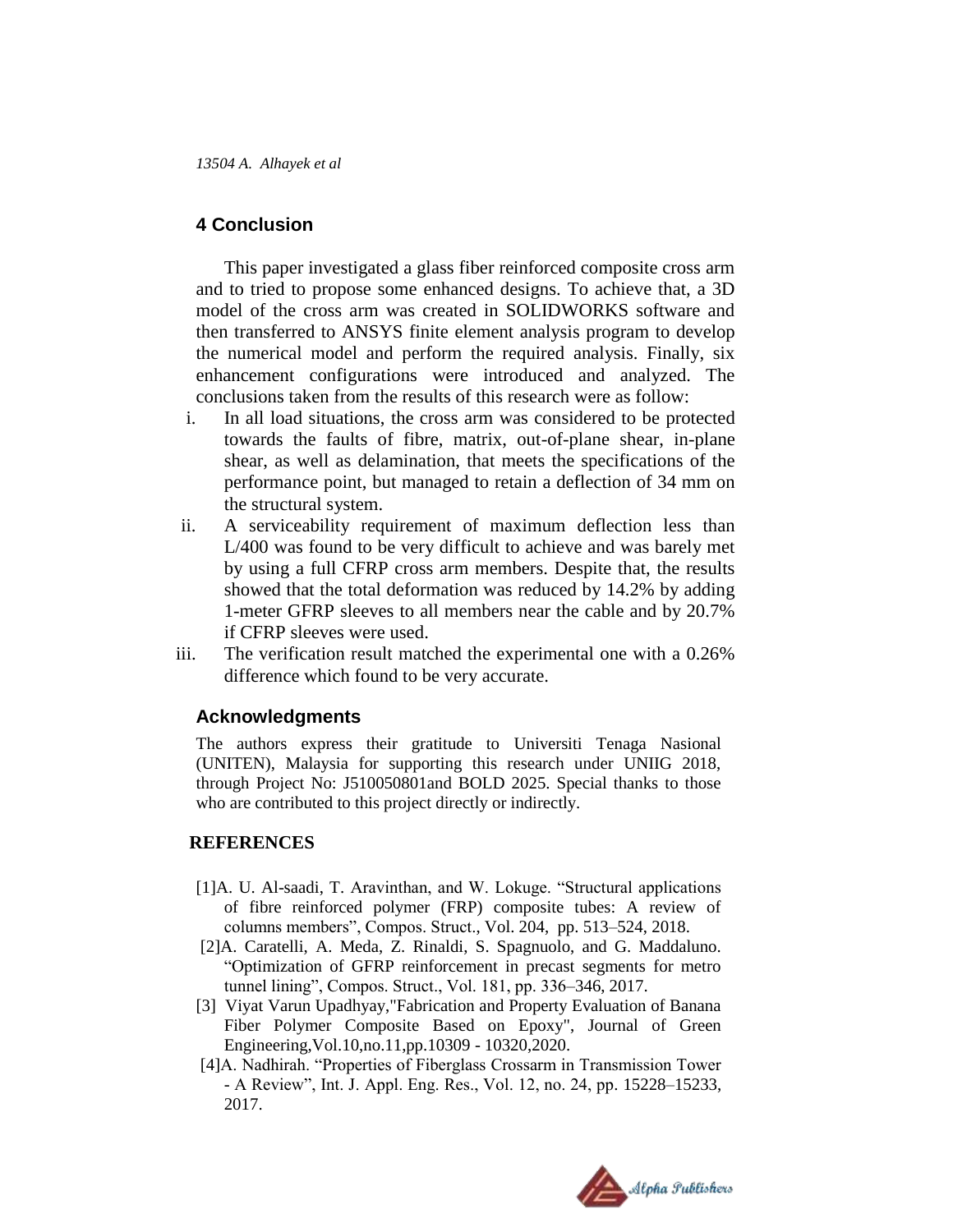- [5]M. Muttashar, A. Manalo, W. Karunasena, and W. Lokuge. "Flexural behaviour of multi-celled GFRP composite beams with concrete infill: Experiment and theoretical analysis", Compos. Struct., Vol. 159, pp. 21–33, 2017.
- [6]Agusril and N. M. Nor. "Simulation Analysis of a Foldable Carbon Fiber Reinforced Polymer Bridge Prototype", Natl. Postgrad. Conf., 2012.
- [7]Anne Mary J Pavithra, Keerthi.V.B, Preethika.P,"Anne Mary J Pavithra, Keerthi.V.B, Preethika.P",International Research Journal of Multidisciplinary Science & Technology (IRJMRS),Vol.2,no.10,pp.414-416,2017.
- [8]US Department of Defense. "Composite Materials Handbook Volume 3: Polymer Matrix Composites - Materials Usage, Design and Analysis", Compos. Mater. Handb. Ser., Vol. 3, 2002.
- [9]F.C. Campbell. "Introduction to Composite Materials", Structural Composite Materials, pp. 1–10, 2010.
- [10]N. M. Nor, S. T. Agusril, M. Y. Alias, A. M. A. Zaidi, and A. Shohaimi. "Dynamic Analysis of Sandwiched Composite Foldable Structure under Heavy Vehicle Load", Appl. Mech. Mater., Vol. 110, no. 116, pp. 2331–2336, 2011.
- [11]R. Talreja. "Multiscale Modeling of Failure in Polymer Matrix Composites", J. Mater. Sci., Vol. 41, no. 20, pp. 6800–6812, 2006.
- [12]M. Fakoor and S. Mohammad Navid Ghoreishi. "Experimental and numerical investigation of progressive damage in composite laminates based on continuum damage mechanics," Polym. Test., Vol. 70, pp. 533–543, 2018.
- [13]N. K. Parambil and S. Gururaja. "Micro-scale progressive damage development in polymer composites under longitudinal loading", Mech. Mater., Vol. 111, pp. 21–34, 2017.
- [14]S. T. Agusril, N. M. Nor, and Z. J. Zhao. "Failure Analysis of Carbon Fiber Reinforced Polymer (CFRP) Bridge Using Composite Material Failure Theories", Adv. Mater. Res., Vol. 488, no. 489, pp. 525–529, 2012.
- [15]S.Pramila V.M.Senthil Kumar, S.Roshini, R.Tamilselvi, R.Vivegha,"Design Of Configurable Multipliers Using Dual Quality 4:2 Compressors",International Journal Of Innovations In Scientific And Engineering Research (IJISER),Vol.4,no.4,pp.156-161,2017.
- [16]Available online : [https://www.academia.edu/25099111/](https://www.academia.edu/25099111/%20ANSYS_Composite_PrepPost_Users_Guide)  [ANSYS\\_Composite\\_PrepPost\\_Users\\_Guide](https://www.academia.edu/25099111/%20ANSYS_Composite_PrepPost_Users_Guide)

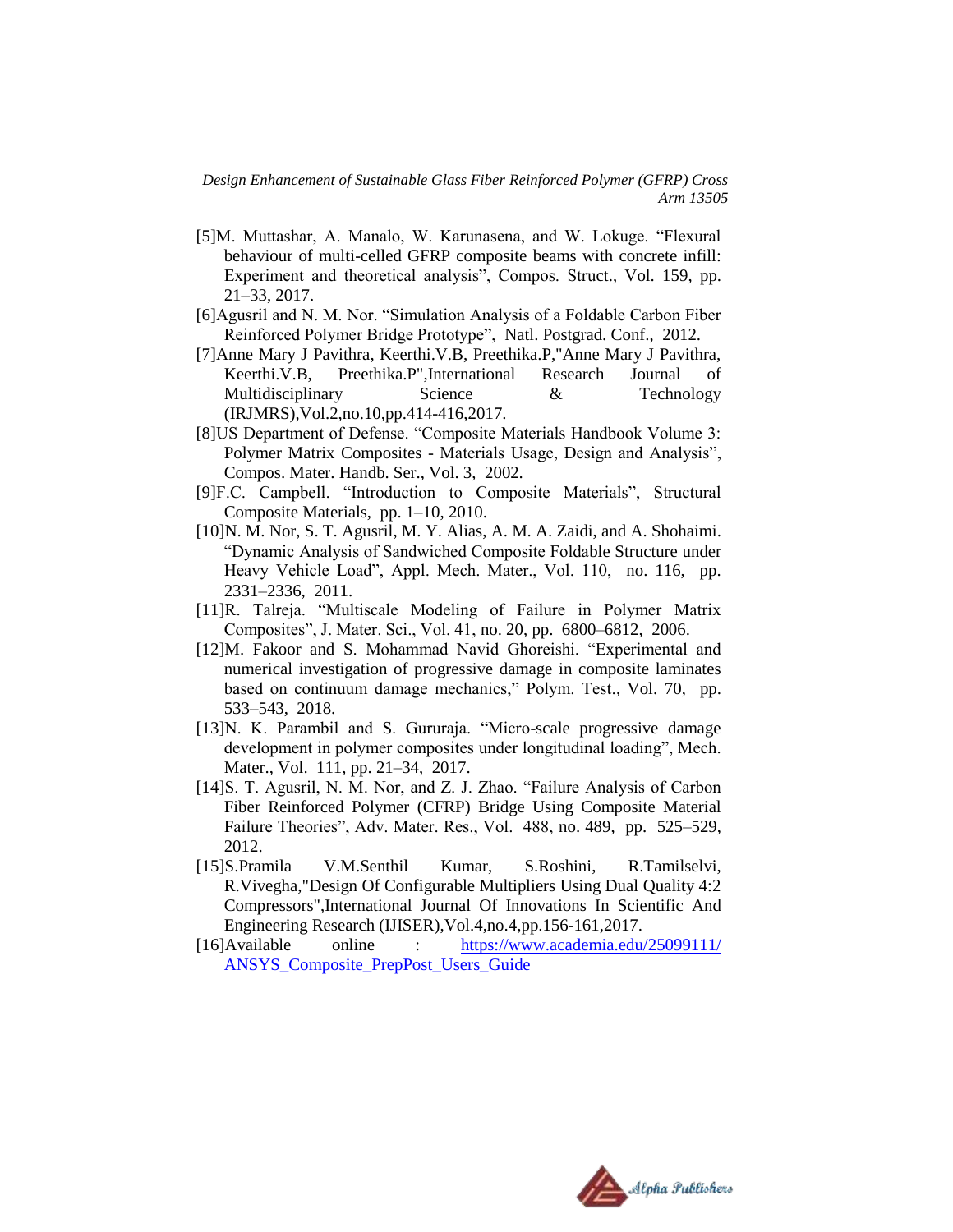# **Biographies**



**A. Alhayek,** Institute of Energy Infrastructure, Universiti Tenaga Nasional, Jalan IKRAM-UNITEN,Kajang, Selangor, Malaysia.



**V. Anggraini**, School of Engineering, Monash University Malaysia, Jalan Lagoon Selatan, Bandar Sunway,Subang Jaya, Selangor, Malaysia



**Z.C. Muda** , Institute of Energy Infrastructure, Universiti Tenaga Nasional, Jalan IKRAM-UNITEN,Kajang, Selangor, Malaysia